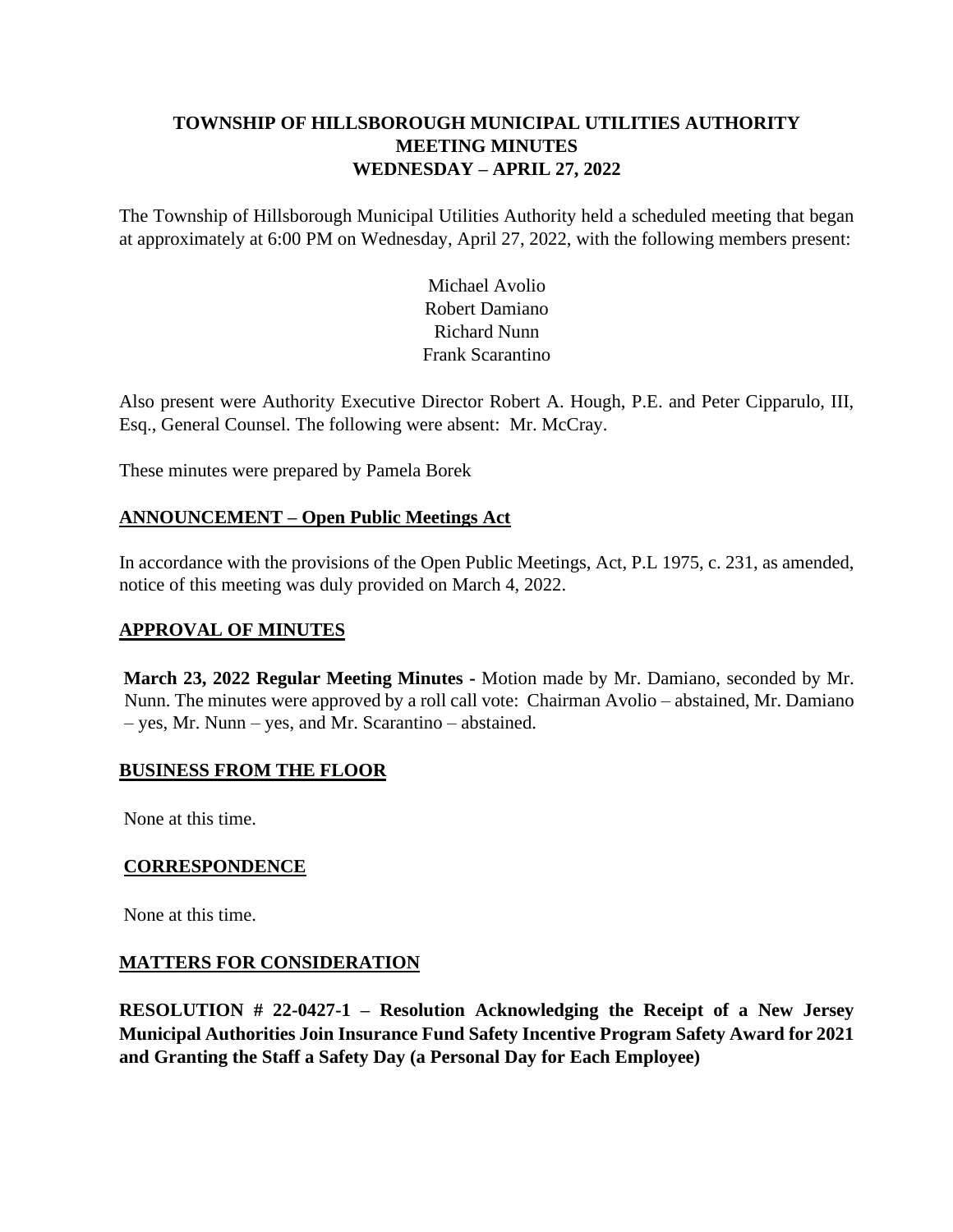**WHEREAS,** the Township of Hillsborough Municipal Utilities Authority, (TTHMUA) has obtained a perfect score in the New Jersey Municipal Authorities Joint Insurance Fund Safety Incentive Program for 2021 and completed 2020 without a lost time accident.

**NOW, THEREFORE, BE IT RESOLVED,** that in recognition of the above stated Safety Award and accomplishment, the staff of the TTHMUA is congratulated on this accomplishment and be awarded a Safety Day to be utilized as a personal day within the current year.

Motion was made by Mr. Damiano, seconded by Mr. Scarantino, all those present voted in favor.

### **RESOLUTION # 22-0427-2 – Resolution Authorizing Approval of a Sanitary Sewer Extension for 20 Theodora Drive, Block 191, Lot 26.20, in the Township of Hillsborough**

**WHEREAS,** Phillip Lavoie, current property owner, has requested a sanitary sewer extension for the project known as 20 Theodora Drive, located on Block 191, Lot 26.20 in the Township of Hillsborough, Somerset County, New Jersey; and

**WHEREAS,** the proposed project consists of the construction of a gravity sanitary sewer extension and a gravity sanitary sewer lateral to serve an existing single family dwelling (300gpd) at 20 Theodora Drive (Block 191, Lot 26.20); and

**WHEREAS,** the total wastewater flow to be generated from this project is 300 GPD and will be conveyed via TTHMUA facilities to the Somerset Raritan Valley Sewerage Authority; and

**WHEREAS,** a Treatment Works Approval Permit Application (TWA), Plan Sheet 01 of 01, Sanitary Sewer Specifications and the appropriate Township of Hillsborough Municipal Utilities Authority (TTHMUA) application bearing the general title of "Sewer Extension, Lot 26.20 in Block 191, 20 Theodora Drive, Hillsborough Township, Somerset County, New Jersey" having been prepared by D'Amico Engineering, LLC, 68 North Bridge Street, Somerville, New Jersey 08876 and have been reviewed by the Township of Hillsborough Municipal Utilities Authority staff.

**NOW, THEREFORE, BE IT RESOLVED** by the Township of Hillsborough Municipal Utilities Authority (TTHMUA) that this sanitary sewer connection be approved subject to the following conditions:

- 1. TTHMUA review memo of April 19, 2022.
- 2. Approval of the Somerset Raritan Valley Sewerage Authority (SRVSA) and the New Jersey Department of Environmental Protection (NJDEP).
- 3. As-built plans of the sanitary sewer extension and connection shall be prepared by the applicant's engineer. Two (2) sets shall be provided to TTHMUA in reproducible form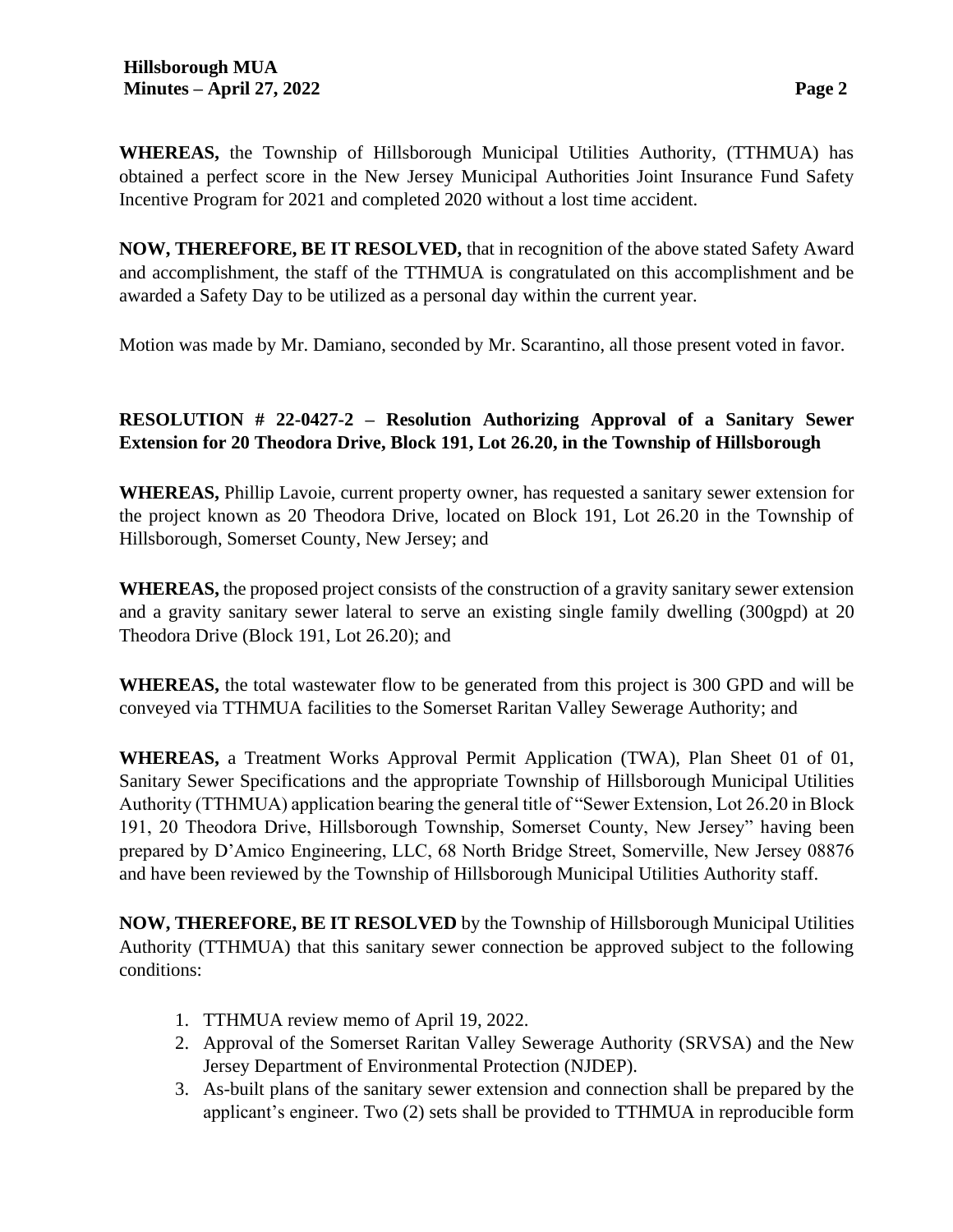on mylar. In addition, the plans should be submitted in electronic computer aided design (CAD) format.

- 4. Performance Bond and inspection fees in the amounts established by TTHMUA shall be provided to TTHMUA for the proposed sewerage facilities prior to construction, as may be applicable.
- 5. Maintenance Bond in the amount and form required by TTHMUA shall be provided to TTHMUA for a period of up to two (2) years from the date of release of the Performance Bond, as may be applicable.
- 6. All on-site sanitary sewer facilities such as sewer mains and force mains, laterals and connections shall be the responsibility of the owner.
- 7. Approval shall remain in effect for a period of two (2) years, at which time, if construction of the facilities has not been initiated, re-approval will be required.

**BE IT FURTHER RESOLVED** that this project be forwarded to the Somerset Raritan Valley sewerage Authority and the New Jersey Department of Environmental Protection for approval and the Executive Director be authorized to execute applications required in connection with said submittal.

Motion was made by Mr. Scarantino, seconded by Mr. Damiano, all those present voted in favor.

## **DISCUSSION**

## **Remnants of Hurricane Ida – TTHMUA Impacts / Update on EMA / Insurance Claims** • **Sunnymeade Pump Station**

Mr. Hough reported that the Authority continues to work with FEMA. The reimbursement request is "broken down" into several components / events. The first request, covering the storm preparation and the initial storm response, in the amount of approximately \$15,000.00, is in the approval process and Mr. Hough has signed the FEMA prepared reimbursement documents. The Authority will continue to work with FEMA.

### **Sunnymeade Pump Station and Force Main Project**

- **Design / Easement Update**
- **Copart Update**
- **Green Acres Update**
- **Norfolk Southern Railway Company Agreement**
- **Santos Property** 
	- **Issues with proposed realignment**
- **Flow Meter Installation**
	- **Pump Station Design Flows**
- **NJDEP Water Bank Financing Program**
	- **Status / Update**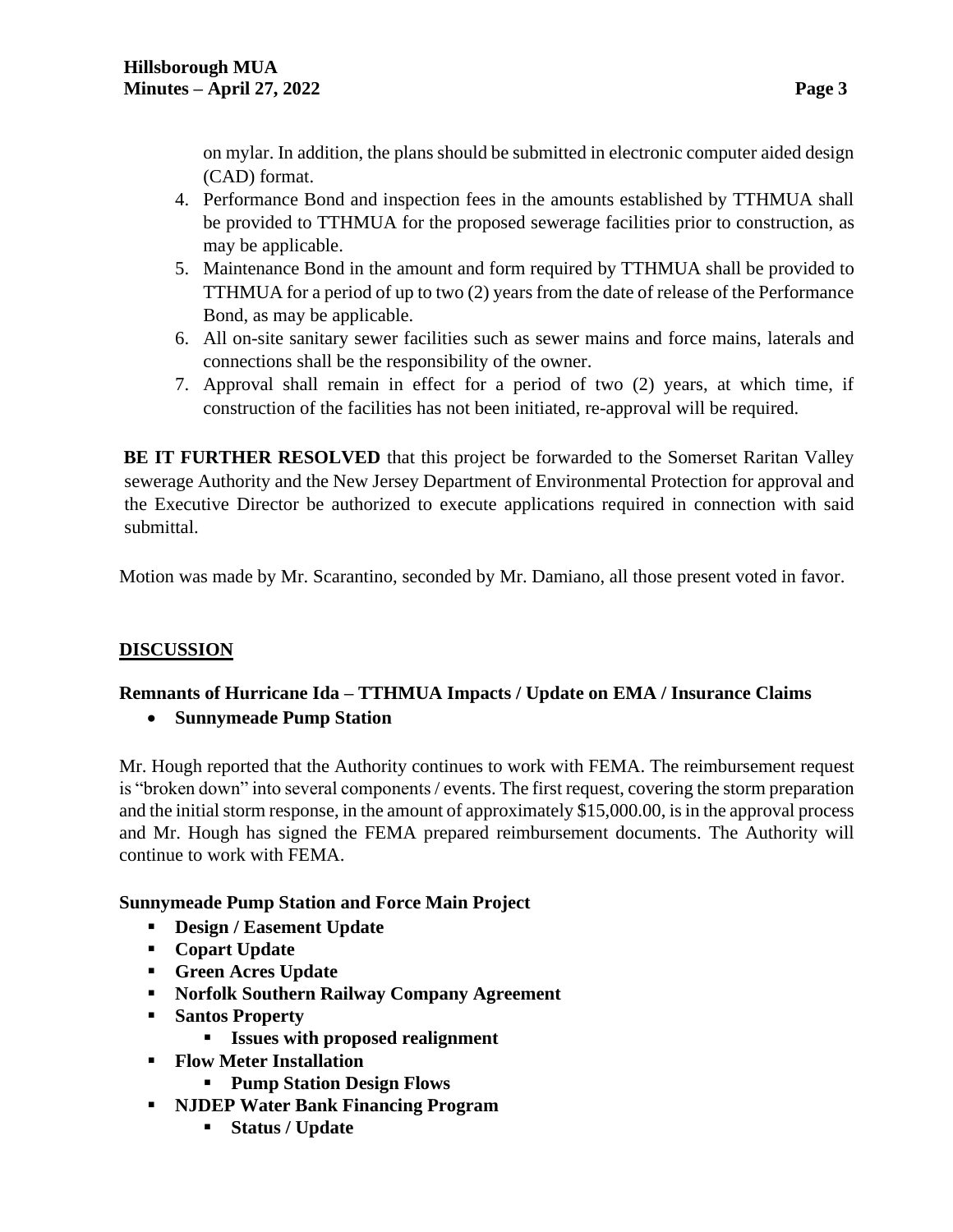Mr. Hough referred to his April 22, 2022, memorandum with respect to the Sunnymeade project update. In addition, Mr. Hough highlighted that Van Note-Harvey is working on the various NJDEP approval / permit applications for adjusting the pump station, the generator and other site improvements resulting from the impacts of the remnants of Hurricane Ida. Mr. Hough stated that he is reviewing the revised applications as well as working on the flow information with SRVSA.

## **Blackwell's Mills Pump Station Replacement (TTHMUA Contract No. 51)**

- **Project Status**
	- **Bid Phase Status / Update**

This project is currently in the bid phase and the bid receipt date is May 12, 2022. There was a preconstruction meeting last week and an addendum issued. There are currently fifteen (15) bid holders, several are product vendors. Mr. Hough anticipated seven (7) or eight (8) bidders.

# **Rehabilitation of Route 206 Gravity Sanitary Sewer Laterals (TTHMUA Contract No. 52)**

- **Project Status**
	- **Project schedule update**

A Pre-construction meeting with the contractor and NJDOT was held on Tuesday, April 26, 2022. Construction of the project is scheduled to start early next week.

# **Mulford Lane Pump Station Replacement (TTHMUA Contract No. 53)**

- **Project Status**
	- **Design work update**

Currently working with H2M on the design plans and specifications, approximately 95% of the documents are completed and full completion is anticipated within the next two (2) weeks.

# **2022 Summary Will Serve Letters & Sewer Connection Letters**

No projects added.

# **2022 Summary Sewer Connection Letters**

One (1) new project added and was approved by resolution.

# **OTHER DISCUSSION ITEMS**

**Enclave at Royce Brook** - An OPRA request has been received from an area resident regarding concerns over the proposed project. TTHMUA has responded to the request.